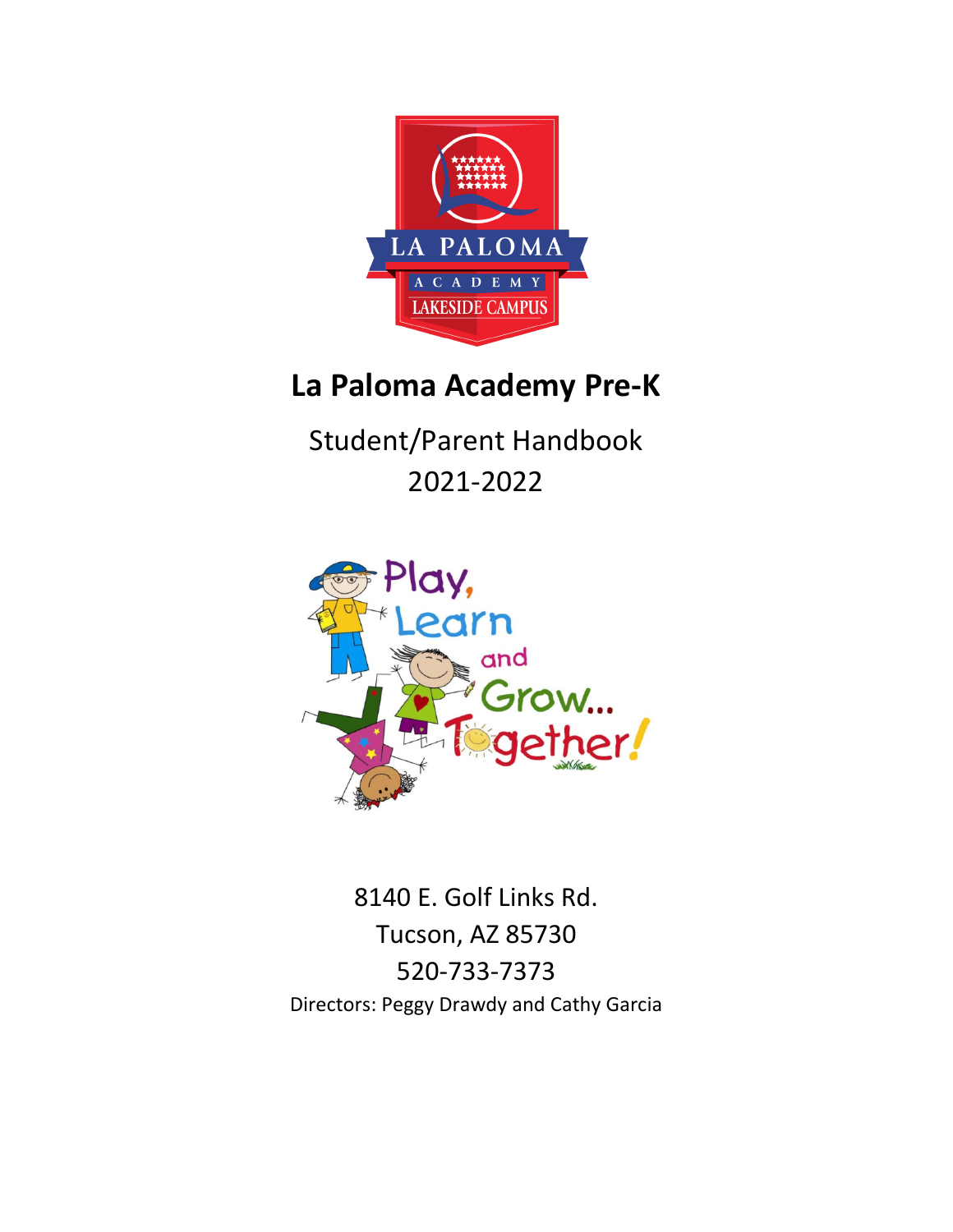*This handbook is intended to provide the parents and children of the La Paloma Pre-K program with the policies, procedures and code of conduct. La Paloma Pre-K is a full day program open to all children 1-5 years old.*

# **Mission Statement:**

At La Paloma Academy Pre-K, we strive to create and maintain a nurturing and safe environment for both children and parents alike. Our goal is to create lifelong learners who are compassionate and responsible using developmentally appropriate activities that engage and interest each child.

#### **Hours of Operation:**

# Monday-Friday 7:30AM-6:00PM

The academic portion of the day will run from 8:30 AM-3:15 PM Monday, Tuesday, Thursday and Friday and from 8:30 AM-11:30 AM on Wednesdays, with before and after school offered.

# **Charges, Fees, and Payment Requirements (Subject to Change Each Year):**

- A \$40 yearly registration fee will apply to each family
- Weekly Cost: \$150 which includes a daily afternoon snack **(all children must bring their own lunch)**; daily cost is \$50 and partial day (under 6 hours) is \$30.
- Payments are due by Wednesday of the preceding week, or a \$10 late charge will be enforced.
- No refunds will be issued for sick or absent days.
- All DES children will be charged \$15 per week in addition to their regular co-pay.
- Children left after hours of operation will be charged **\$1 per minute, per child past closing.** The fee must be paid in cash the next day that your child attends. If we are unable to contact a parent or guardian within 30 minutes of the center's closure, we may notify the DCS (Department of Child Safety) or the police department.

# **Rates are non-refundable and non-transferable.**

DES families will be responsible for getting the caseworker to contact the school for payment details.

# **Child Admission and Release Requirements:**

La Paloma Pre-K serves all children ages 3-5 that are **potty trained** and children ages 1-2 that are walking. So that we may reap the benefits of a varied student body, we promote La Paloma Pre-K throughout the Tucson community and will admit students through and "openenrollment" process. Parents/guardians are required to provide proof of immunizations and a birth certificate for each child enrolling. Additionally, parents/guardians must complete an enrollment form and the current emergency medical form.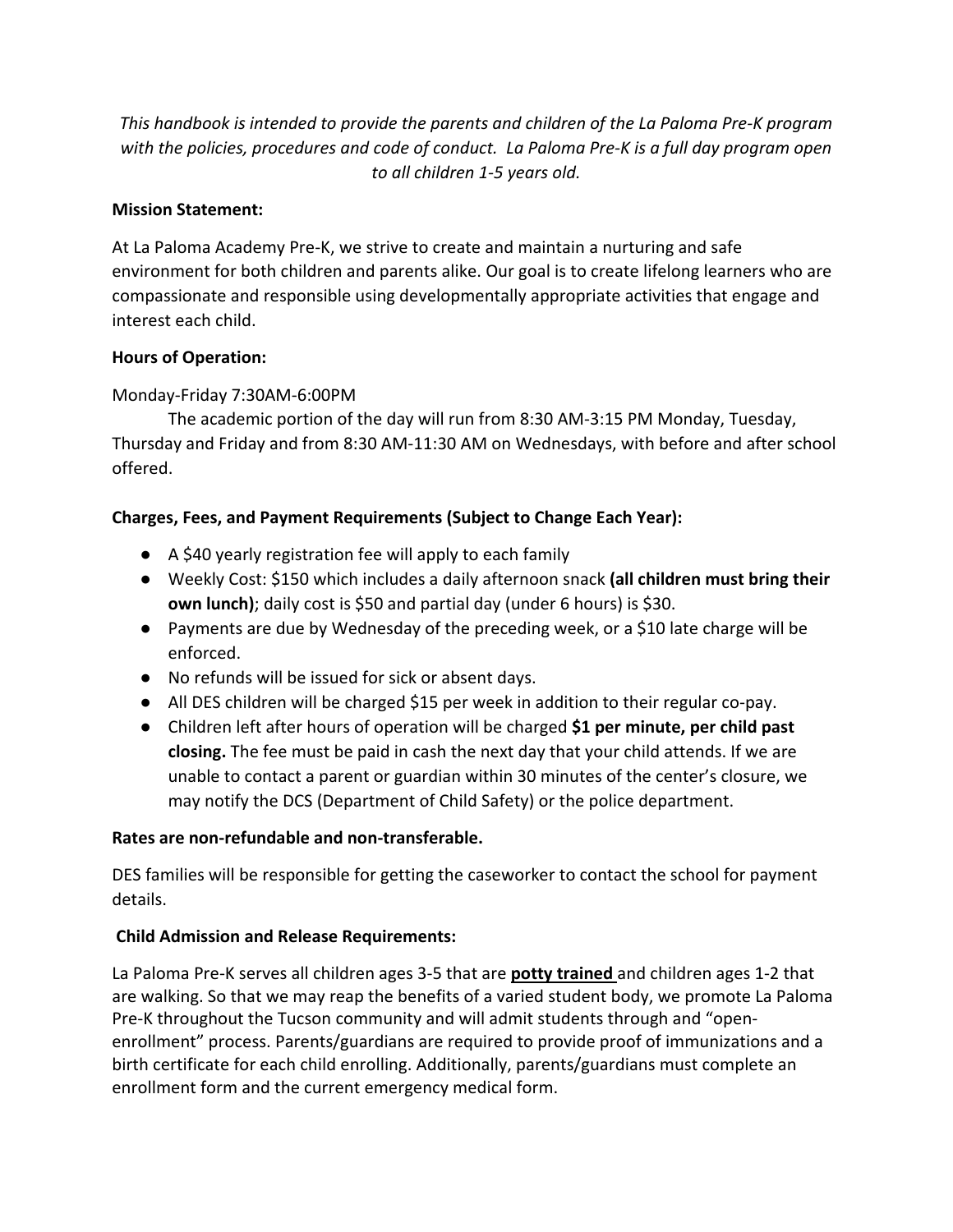- A daily attendance including the date, arrival/departure time, and the child's first and last name will need to be signed for every child attending La Paloma Pre-K. The child's parent/guardian (or individual designated in writing on the emergency form) must sign the child in and out using at least his/her first initial and complete last name.
- Before releasing a child to an individual, each individual must present picture identification.
- Students are not allowed to sign themselves in/out
- Once a child is enrolled in Pre-K, all parents/guardians are responsible for reading and understanding the contents of this handbook and for meeting its requirements. La Paloma Academy Pre-K reserves the right to suspend/expel students due to disciplinary reasons (please refer to the discipline guidelines and methods).
- Parents/guardians will sign their children in and out at the Pre-K desk. It is hereby known that a parent has full access to any areas on the facility premises where the enrolled child is receiving his/her child care services. La Paloma Academy Pre-K maintains an open door policy.
- Parents/guardians are asked to call the Pre-K if your child will not be in attendance that day.
- If circumstances cause you to withdraw your child, you must submit a written notice of your exit date to the office two weeks prior to your child's last day of care. If we are not notified in writing, we will continue to bill your account for two weeks.

# Guidelines for a Smooth Drop-off

When you arrive at the center, you will sign in your child at the Pre-K desk. A staff member will be there to greet you. Plan to take a minute or two to say good-bye to your child before we walk them back to class. Interestingly, in most cases when children sense their parents' willingness to spend a minute or two with them to say good bye, they feel comfortable enough to move out on their own. However, when they think parents are anxious to leave, children sometimes feel they have to cling all the more. When you leave, be sure to say goodbye, then follow through and leave. Continually returning makes it more difficult for the child and parent to separate.

When you leave, your child may cry which is known as separation distress, but it is important to know that it is part of the normal developmental process. The duration and intensity of a child's distress depends largely on the child's personality and temperament. It also depends on the way teachers and parents handle the anxiety when parents leave. Many children may show this kind of behavior initially, especially if this is their first experience away from home. As they become familiar with the teachers, classroom, and peers this will taper off. If you are experiencing difficulties in this area, please let one of the teachers know.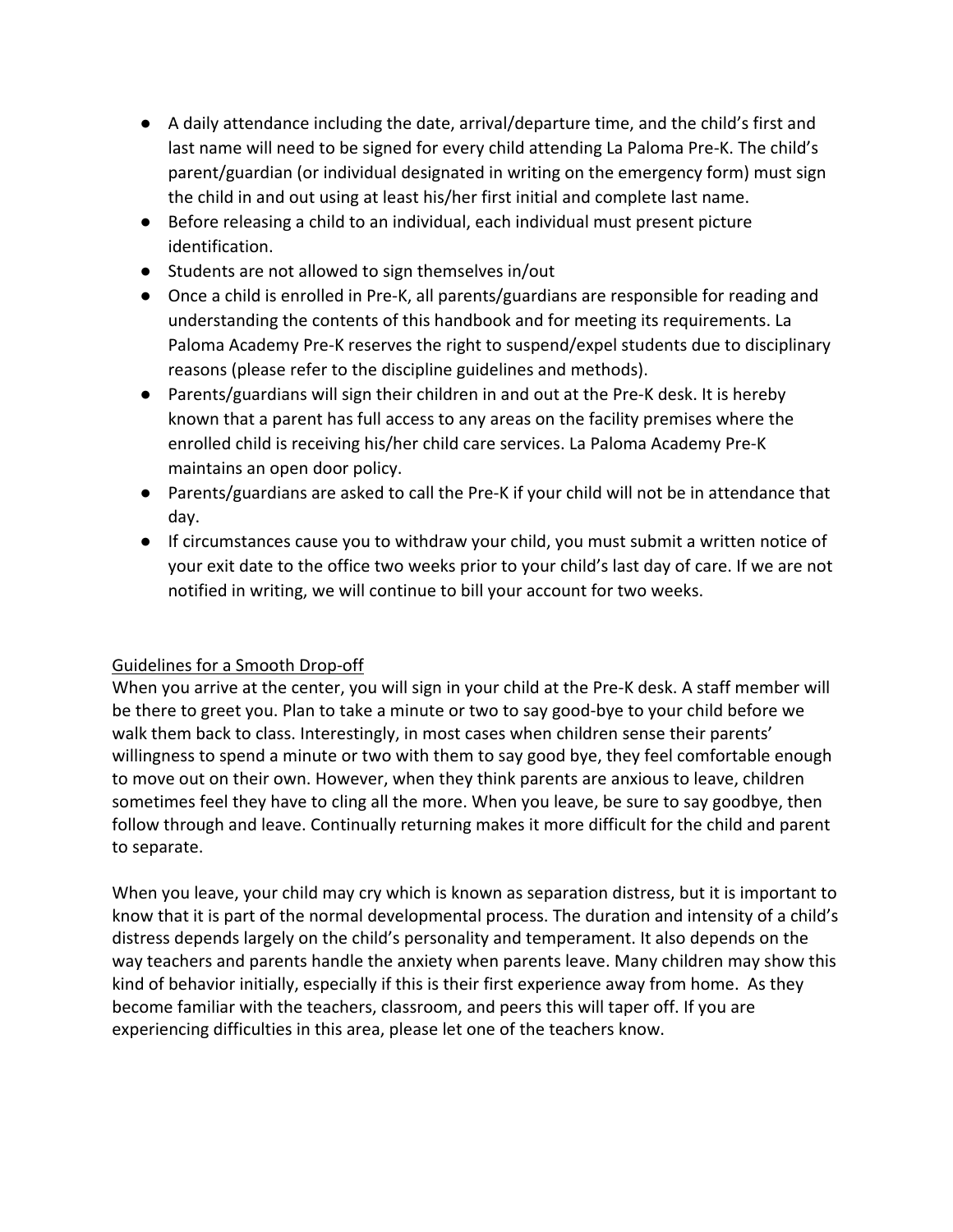#### **Daily Routines:**

#### Clothing and Personal Belongings

We are always doing many fun and messy activities every day, so please make sure that clothing is appropriate; we don't want to ruin anything that is special to you or your child. We must have at least one complete outfit (including underwear and socks) for your child here at school. **Always label everything with your child's name.** Please make sure you do not allow your child to bring toys or other personal items to school

# **Daily Schedules:**

# **Fours Room 1**

7:30 to 8:00 - Welcome and Breakfast (**All children bring their own breakfast wanted)** 8:00 to 8:30 – Early morning Quest (open centers) 8:30 to 9:00- Large motor development (Outside) 9:00 to 9:30 - Snack 9:30 to 9:50 - Circle Time 9:50 to 10:45 - Centers (small groups) or Specials (Art, Science, Technology, Music, PE) 10:45-11:05 – Outside (free choice) 11:05 to 11:45 - Lunch **(All children must bring their own lunch)** 11:45 to 12:00 – Story Time 12:00 to 2:00 – Nap 2:00 to 2:20 – Outside 2:20 to 2:40 – Brain Breaks 2:40 to 3:00 – Snack 3:00 to 3:15 - Wrap up/end circle time 3:15 to 4:45 – Afternoon Quest (indoor/outdoor sensory activities)/ afternoon snack 4:45-6:00 – Late afternoon Quest (open centers) **Fours Room 2**

7:30 to 8:00 - Welcome and Breakfast (**All children bring their own breakfast if wanted**) 8:00 to 8:30 – Early morning Quest (open centers) 8:30 to 8:45- Circle Time 8:45 to 9:00 - Centers (small groups) or Specials (Art, Science, Technology, Music, PE) 9:00 to 9:30 - Large motor development (Outside) 9:30 to 9:50 - Snack 9:50 to 10:30 - Centers (small groups) or Specials (Art, Science, Technology, Music, PE) 10:30 to 10:50 - Outside 11:00 to 11:45 - Lunch **(All children must bring their own lunch)** 11:45 to 12:00 – Story Time 12:00 to 2:00 – Nap 2:00 to 2:20 – Brain Breaks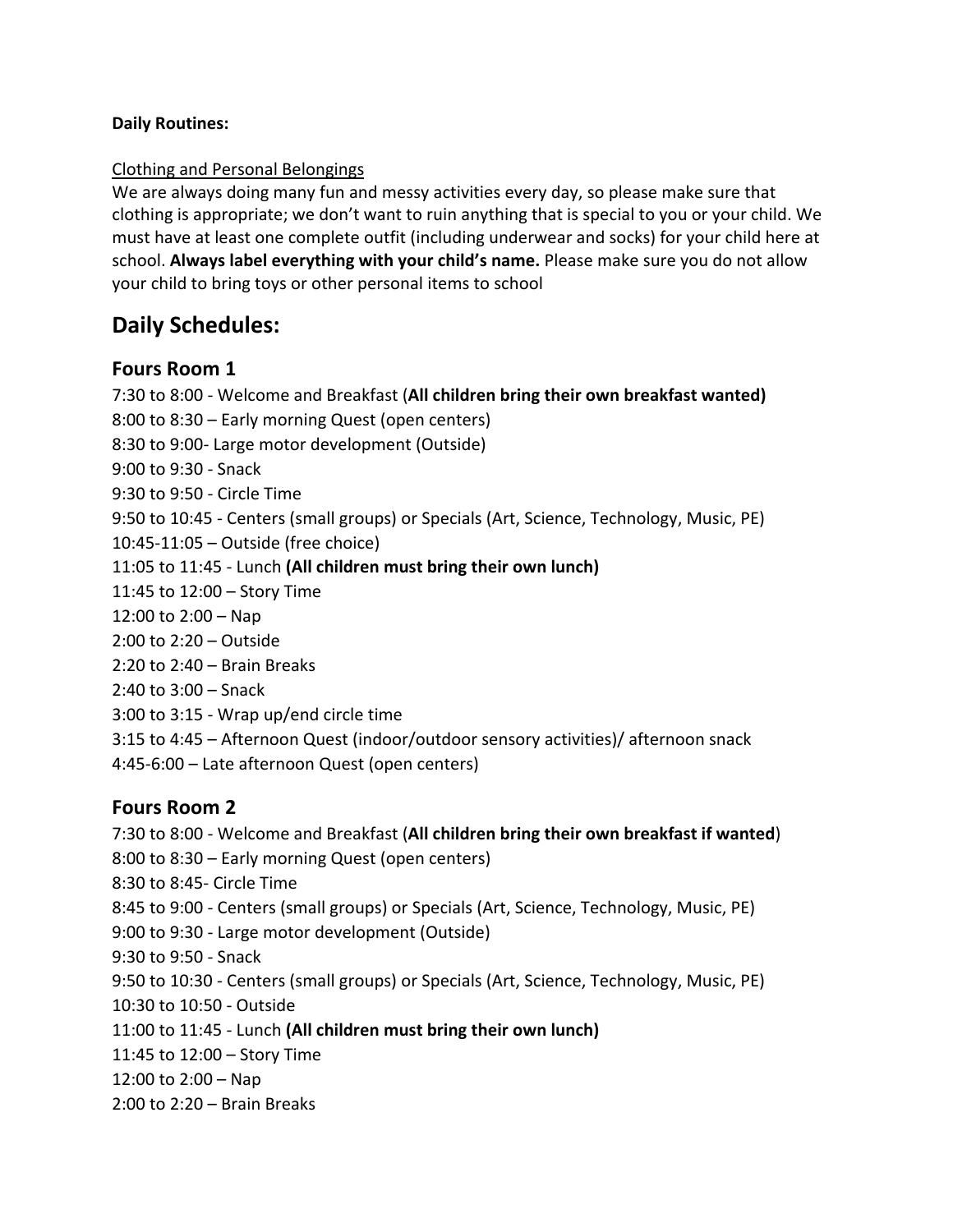2:20 to 2:40 – Outside 2:40 to 2:50 - Wrap up/end circle time 2:50 to 3:15 Snack 3:15 to 4:45 – Afternoon Quest (indoor/outdoor sensory activities)/ afternoon snack 4:45 to 6:00 – Late afternoon Quest (open centers) **Threes Schedule** 7:00 to 7:30 – Welcome and Breakfast (**All children bring their own breakfast if wanted**) 8:00 to 8:30 – Early morning Quest (open centers) 8:30 to 8:50- Circle Time 8:50 to 9:20 - Centers (small groups) or Specials (Art, Science, Technology, Music, PE) 9:20 to 9:45 – Snack 9:45 to 10:15 - Large motor development (Outside) 10:15 to 11:00 – Centers (small groups) or Specials (Art, Science, Technology, Music, PE) 11:00 to 11:20 – Outside (free choice) 11:20 to 11:50 - Lunch **(All children must bring their own lunch)** 11:50 to 12:00 – Story Time 12:00 to 2:00 – Nap 2:00 to 2:20 – Wrap Up 2:20 to 2:40 – Brain Breaks 2:40 to 3:00 – Outside 3:00 to 3:20 - Snack 3:20 to 4:45 – Afternoon Quest (indoor/outdoor sensory activities)/ afternoon snack

5:00-6:00 – Late afternoon Quest (open centers)

# **Toddler Schedule**

7:30-8:00 – Welcome and Breakfast (**All children bring their own breakfast if wanted**) 8:00 to 8:30 – Early morning Quest (open centers) 8:30 to 9:15- Large motor development (Outside) 9:15 to 9:45 – Snack 9:45 to 10:00 – Circle Time 10:00 to 10:30 - Centers (small groups) or Projects (Art, Science, Technology, Music, PE) 10:30 to 11:00 – Outside (free choice) 11:15-11:45 – Outside (free choice) 11:00 to 11:45 - Lunch **(All children must bring their own lunch)** 11:45 to 12:00 – Story Time 12:00 to 2:00 – Nap 2:00 to 2:45 – Outside 2:45 to 3:15 - Snack 3:15 to 3:45 Centers or Project 3:45 to 5: 30 – Afternoon Quest (indoor/outdoor sensory activities)/ afternoon snack 5:30 to 6:00 – Late afternoon Quest (open centers)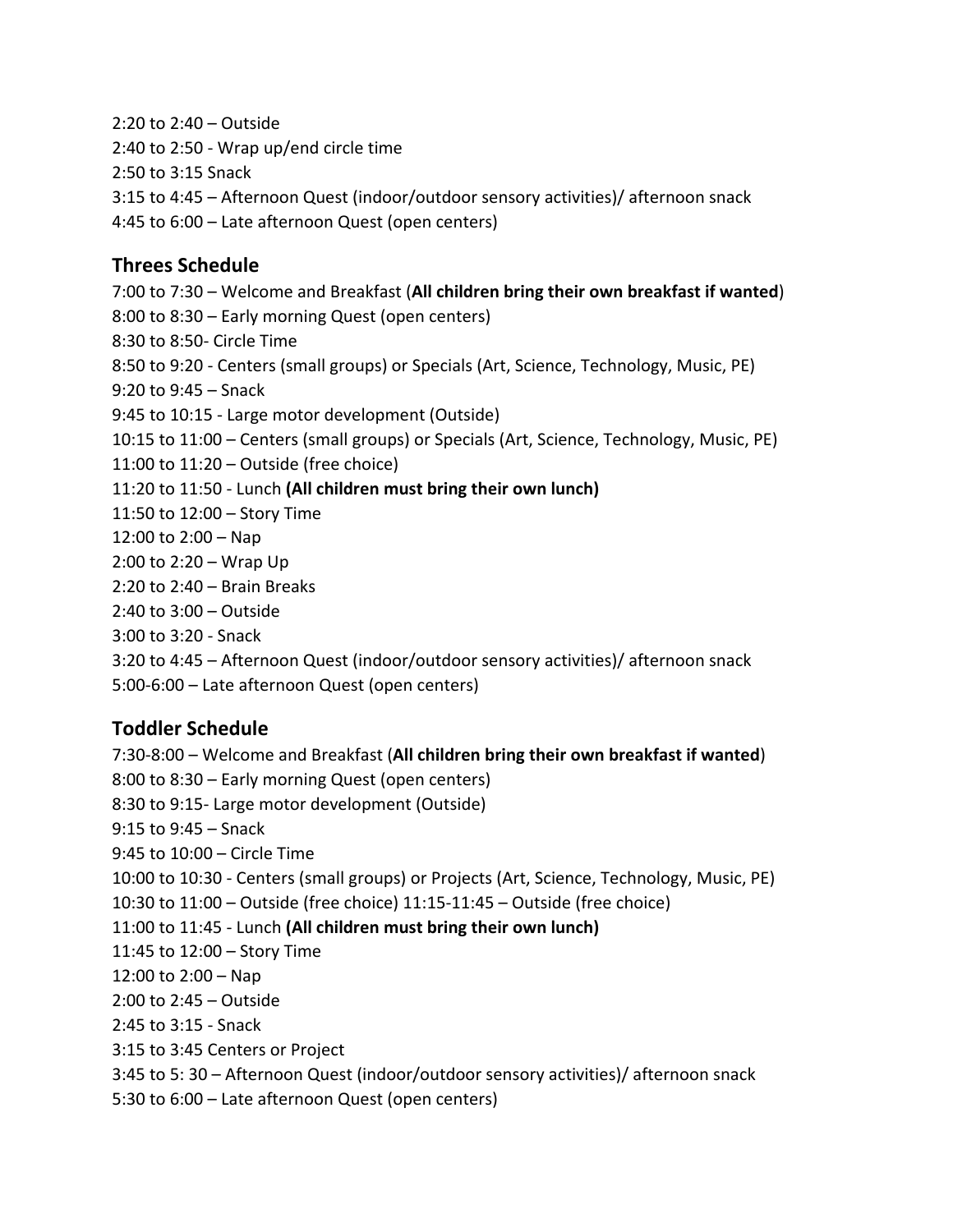#### **Activities and Procedures:**

Weekly lesson plans will be posted for all parents and children to see. Activities will be developmentally appropriate and will focus on helping the child grow and learn.

#### **Parent Notifications and Communication:**

- The parent bulletin boards contain items pertaining to fundraisers, conferences, parent involvement, and other items that we feel may be of interest to you.
- Parent-teacher conferences can be requested and set up with the teacher/director.
- All parents will be notified in writing at least 48 hours prior to any pesticide use on campus.
- For a copy of La Paloma Pre-K liability insurance, please see the front desk.

# **Discipline Guidelines and Methods:**

At La Paloma Academy Pre-K, our primary objective is to provide a safe and nurturing atmosphere for your child to grow and learn. We believe that in order for your child to meet the challenges that he or she will face in our society, the development of self-discipline and individual responsibility is essential. It is important that parents, Pre-K staff, and the children work together to maintain a positive atmosphere. The rules and discipline procedures at La Paloma Academy Pre-K have been established for the protection of the children. We believe that you, as parents, are the most important people in your child's life; the staff needs your support in promoting acceptable behavior.

> At La Paloma Academy Pre-K we: Are respectful and trustworthy Care about others Take responsibility

#### **Rules and Standards:**

# **Discipline**

Children are taught the importance of being a friend and treating others with care and respect. It is our belief that the goal of discipline is to help young children gain inner self-control so they become aware of what is acceptable behavior. If unacceptable behavior is displayed, we explain why the behavior is inappropriate. If the behavior continues, the child will be directed to another activity. A child continuing to have difficulty will be removed from the activity for a short period of time in order to regain his/her self-control. The general rule for time away from the activity is one minute per year of age, up to three minutes maximum. Time away is used as a skill building tool, not punishment.

#### **Strategies**

A variety of strategies are used to help guide a child's behavior. A strategy will be effective in some situations and with some children, but may not be effective at another time or with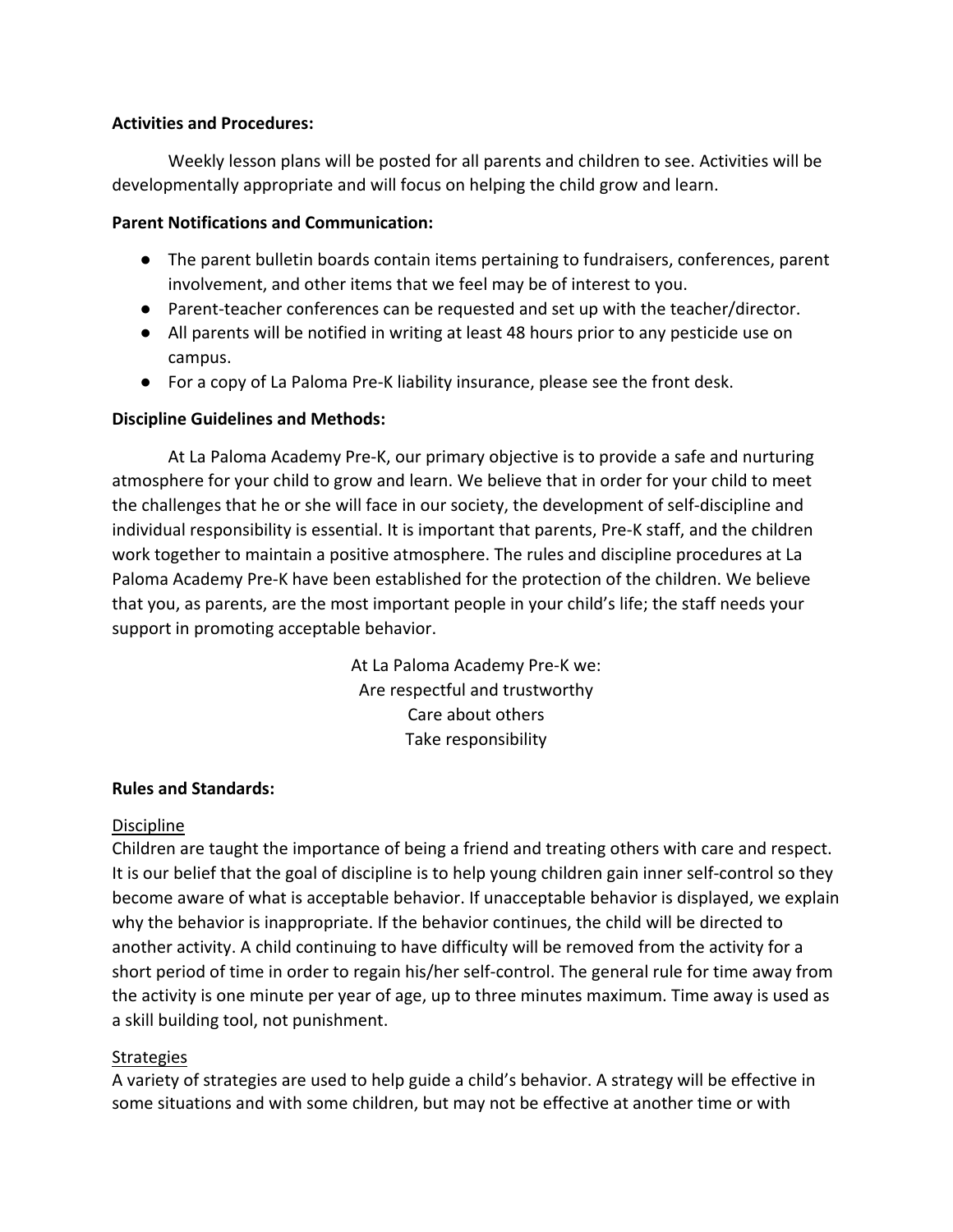another child. Each child and situation is different, so different strategies may be used. The following strategies will be used to promote positive interactions among children and adults in this facility:

- We set clear and consistent limits by explaining what is expected of each child. We speak slowly and clearly using a calm, friendly voice.
- We reinforce appropriate behavior with both words and gestures. It is important to acknowledge positive behavior.
- We redirect or divert children when appropriate. This means sometimes having the children redirected to another activity or area.
- We encourage children to verbalize their feelings and their needs at all times.
- We provide children with appropriate choices for their behavior. This gives them the opportunity to make decisions.
- We take every opportunity to model appropriate behavior.
- We never use corporal punishment (spanking, hitting, shaking, or deprivation of meals or snacks) as a form of punishment in this facility.

#### Severe Behavior

Young children can present challenging behavior as they learn to interact appropriately in the educational setting. We are committed to using positive guidance strategies when teaching young children how to manage their own behavior. Developmentally appropriate guidance and classroom management promotes positive social skills, fosters mutual respect, strengthens selfesteem, and supports a safe environment. However, at times some children will exhibit severe behaviors that cannot be managed within the classroom setting.

Severe behavior is defined as:

- Danger to self or others (examples include but are not limited to: head banging, biting that breaks the skin or leaves marks, hitting, hair pulling, using objects to inflict bodily harm, etc.)
- Disruptive behavior that creates chronic interference to classroom activities (examples include but are not limited to: tantrums, screaming, foul language, severe or chronic non-compliance or defiance.)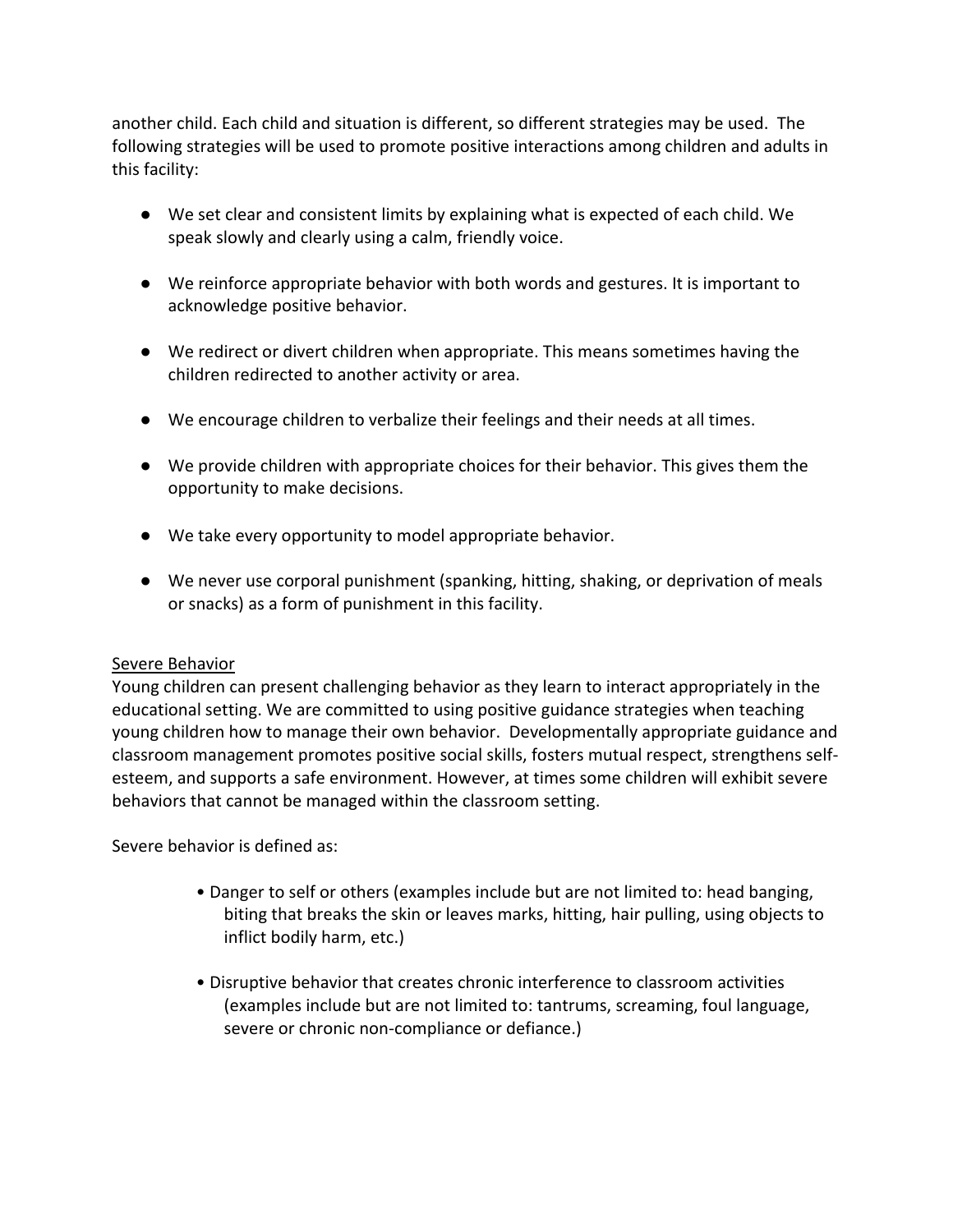The parents will need to meet with the teacher and/or the director to discuss the situation and appropriate measures which may include but are not limited to time out of the class, being sent home for the day, suspension or disenrollment.

#### **HEALTH ISSUES:**

#### Non-Smoking Policy

This is a non-smoking facility. No smoking is permitted on school grounds at any time.

# Sick Child Policy

For the safety and health of all our children and teachers, sick children need to be at home. Please do not send your child to school if s/he has had any of the following described conditions during the previous 24 hours. Also be advised, if your child exhibits any of the following signs while at school, s/he will be isolated immediately and you will be contacted to come pick up your child. When you have been contacted because of illness, please pick up your child within the hour. It is very important that you have alternative care for your child when s/he is sick. We know it can be a very frustrating time when a child is sent home because of illness. **No tuition adjustment will be made for absences due to illness.** 

Please keep your child at home if any of these symptoms are present:

- Diarrhea (2 or more loose stools)
- Difficulty or rapid breathing
- Asthma or severe upper respiratory infection, unless parent provides evidence that child is under physician's care
- Vomited within last 24 hours
- Yellowish skin or eyes
- A temperature of 100.4 degrees Fahrenheit or higher and/or has had a fever during the previous 24 hours
- Mucus with green or yellow color, unless child has been on antibiotic therapy for 24 hours
- Undiagnosed rash
- Sore throat
- Severe cough
- Chicken pox, pertussis, measles, mumps, rubella, impetigo, diphtheria or herpes simplex
- Untreated scabies, tinea corporis or capitis (ringworm)
- An ear infection, unless provided notification that child is under physician's care
- Untreated head lice
- Pinkeye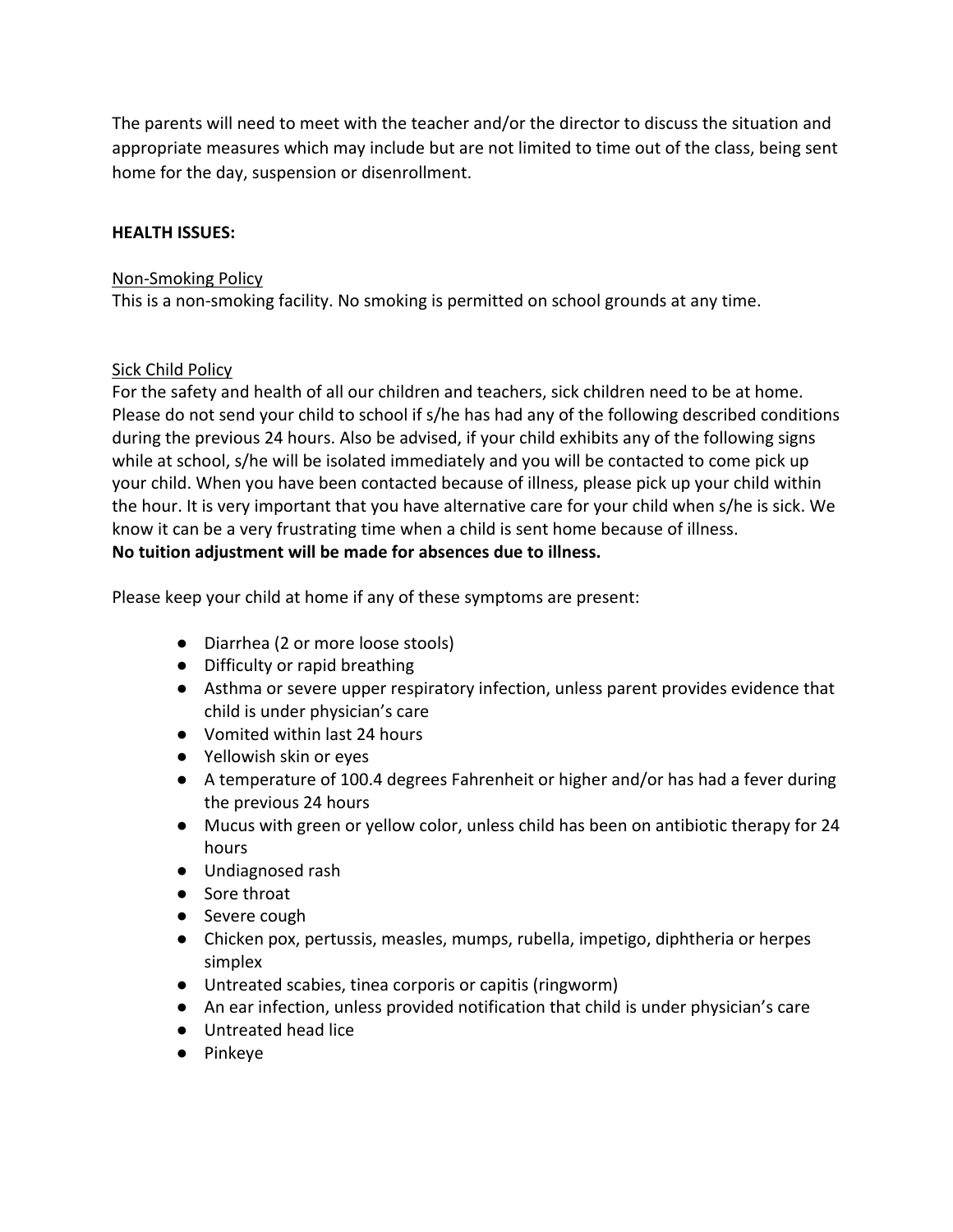# Injuries

The staff makes every effort to ensure the safety of your child. Unfortunately, accidents do occur. As a partner in the care of your child, we realize that you will want to be aware of your child's injuries or illnesses that occur at the center. In order to keep you informed, we will provide you with an Accident and Incident Report for each occurrence. In case of a serious injury, we will make every attempt to contact you for instructions. If we cannot reach you, we will call the person you have indicated on the emergency card to make medical emergency decisions about your child. Please keep all these numbers updated.

Your signed emergency medical release will also assist us in obtaining prompt medical attention. A staff member will stay with your child until your arrival. Staff will not administer medical treatment, other than emergency first aid. Staff will be provided with CPR and First Aid Training.

# Medications

- Any prescription medications that must be taken at school must have written authorization from both the physician and parent/guardian and must be prescribed to be taken during school hours.
- Medication must be in the original prescription bottle labeled by the pharmacy.
- All medication must be brought to the school and picked up by a parent/guardian.
- La Paloma Academy Pre-K does not have a registered nurse in employment, therefore the teachers/director can only perform miniscule health services.
- No over the counter medications will be administered at school.

# Emergency Plan/Procedures

Emergencies of many types can and do take place in a school setting. In the Pre-K our staff is trained in CPR and first aid. In cases of an emergency, 911 will be called. La Paloma Academy Pre-K has an emergency preparedness plan. This plan can be viewed at the front office, and a copy is kept in every classroom. In the case of a school-wide emergency, all students would be gathered in a safe place for parents to immediately pick up.

Notice - A copy of all facility inspection reports are available for public viewing. These reports include but are not limited to: the current fire inspection and certificate of liability insurance.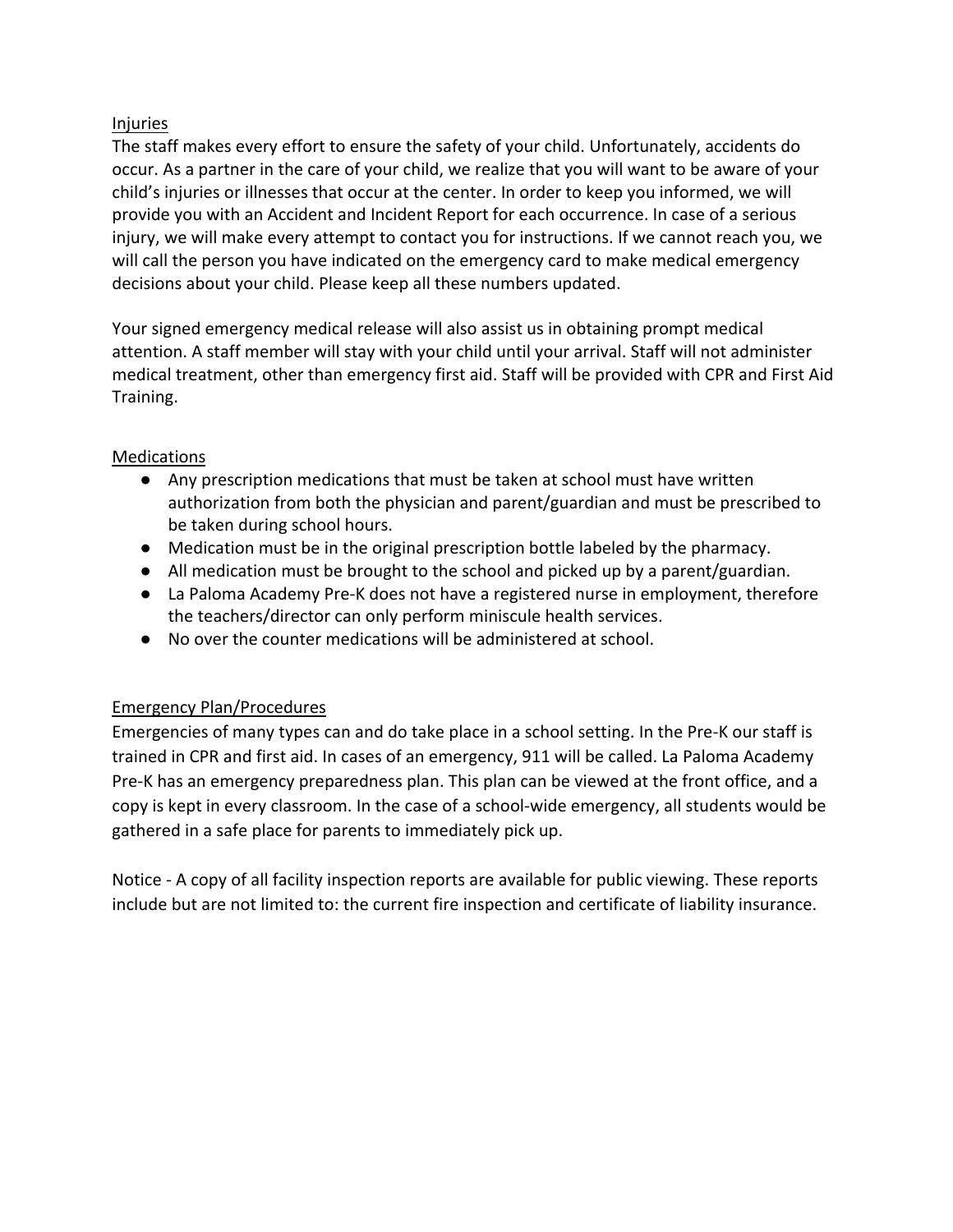#### **Confidentiality**

Please rest assured that information and any matters concerning your child will be kept confidential.

Arizona state law requires all staff on campus to report suspicious activity regarding child abuse/neglect within 24 hours to Child Protective Services. La Paloma Academy Pre-K does not condone, hide or tolerate any type of abuse regarding a child and strictly follows Arizona State Law ARS 13-3620.

La Paloma Academy Pre-K is regulated by: Arizona Department of Health Services 400 W. Congress Street, St 100 Tucson, AZ 85701 (520) 628-6540

Thank you for taking the time to read through the handbook. Hopefully, it answered any questions you may have about our program. Please do not hesitate to contact us at 520-733- 7373.

2021-2022 Preschool Staff